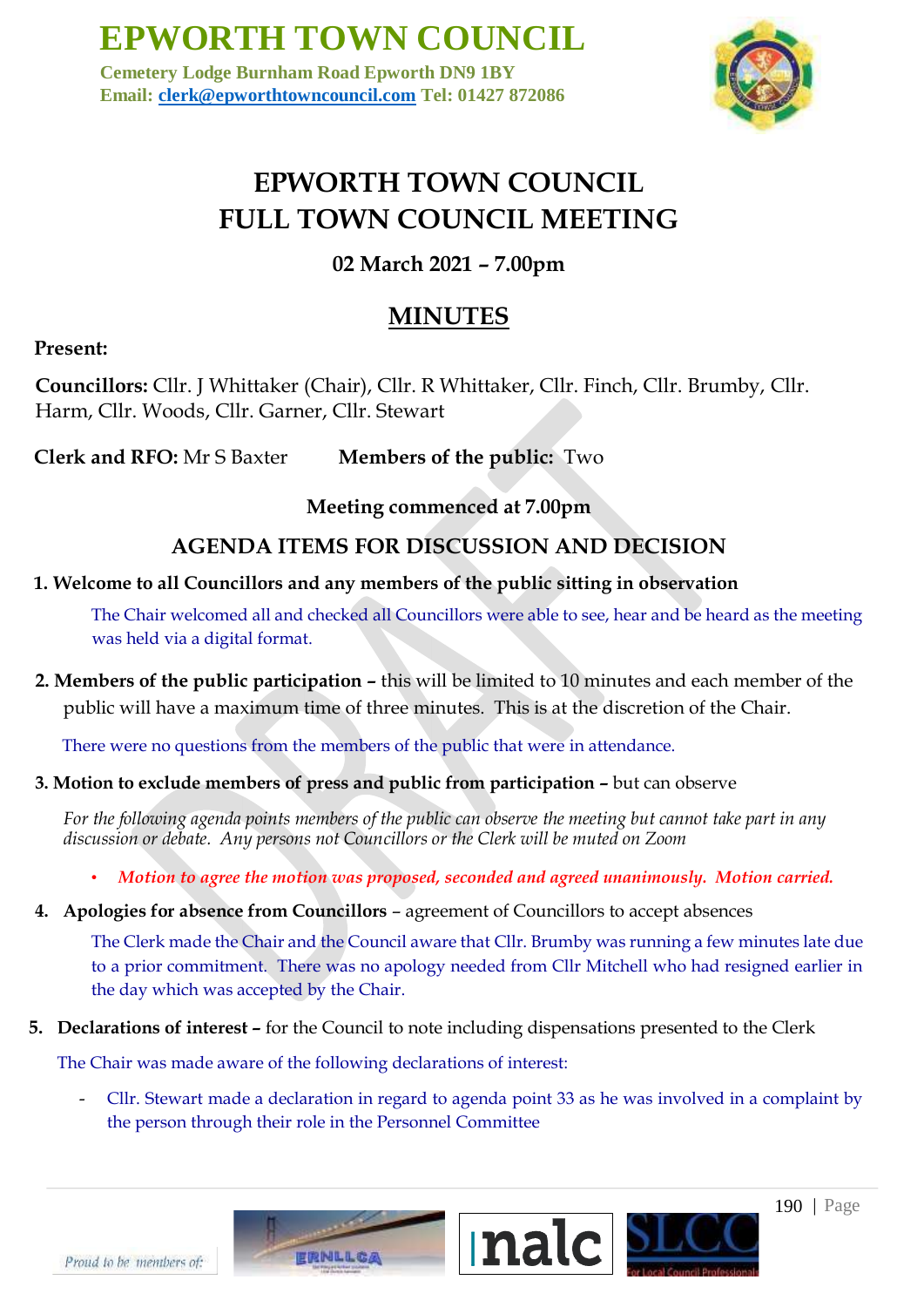**Cemetery Lodge Burnham Road Epworth DN9 1BY Email: clerk@epworthtowncouncil.com Tel: 01427 872086**



- Cllr. Harm made a declaration in regard to agenda point 33 as he was involved in a complaint by the person through their role in the Personnel Committee
- The Chair made a declaration that he had a pecuniary interest in regard to agenda point 12 (item 7) as it was a payment to his company
- **6. Minutes of the last Full Meeting (05 Jan 2021) –** to confirm that the minutes are accurate

The Chair opened up the minutes to the Councillors for comments.

The Council went through the minutes page by page and the Chair asked for any issues that the Councillors had in regard to the minutes not being accurate.

The Councillors asked that if the page numbers following on from previous minutes in the year could be added. There was also a request to remove the word 'ethical' from the agenda point minutes describing the change of banks.

They also asked that in future if the proposer and seconder in the agreed motions could be added in future.

• *Motion to agree the minutes of the last Full Town Council Meeting held on the 05 January 2021 (subject to the amendments as described above) was proposed by the Chair, seconded by Cllr Harm and agreed. Motion carried.*

**Actions: The Clerk to amend the minutes as discussed to reflect the removal of the word 'ethical' and to add pagination.**

### **7. Action and updates from the last Full Council Meeting**

The Chair asked the Clerk to go through the actions that had been completed since the last meeting.

The Clerk went through the CLERKS ACTIONS report that had been submitted to the Councillors previously. The main points were:

- i) The various minutes discussed had the requested amendments made
- ii) The payments to the staff and suppliers were made
- iii) Confirmation of the Budget and Precept had been sent to NLC

ERNLLCA

- iv) Confirmation of acceptance of quotes was sent to Tune's Nursery (for hanging baskets), Skidmore Electrical (Chapel of Rest electric work), JT Building (Gutters and draught work) and Axholme Landscapes (for the cemetery path)
- v) Decision in regard to amendment to Standing Order 15b due to subsequent advice this was not actioned
- vi) DPO role the clerk confirmed that a data breach investigation had been done and that he had submitted two policies for agreement
- vii) Banking for the ETC specifics on the process was passed to the Finance Committee
- viii) Email of Councillors I have reminded all Councillors of the need to only use ETC Councillor email accounts for official ETC business



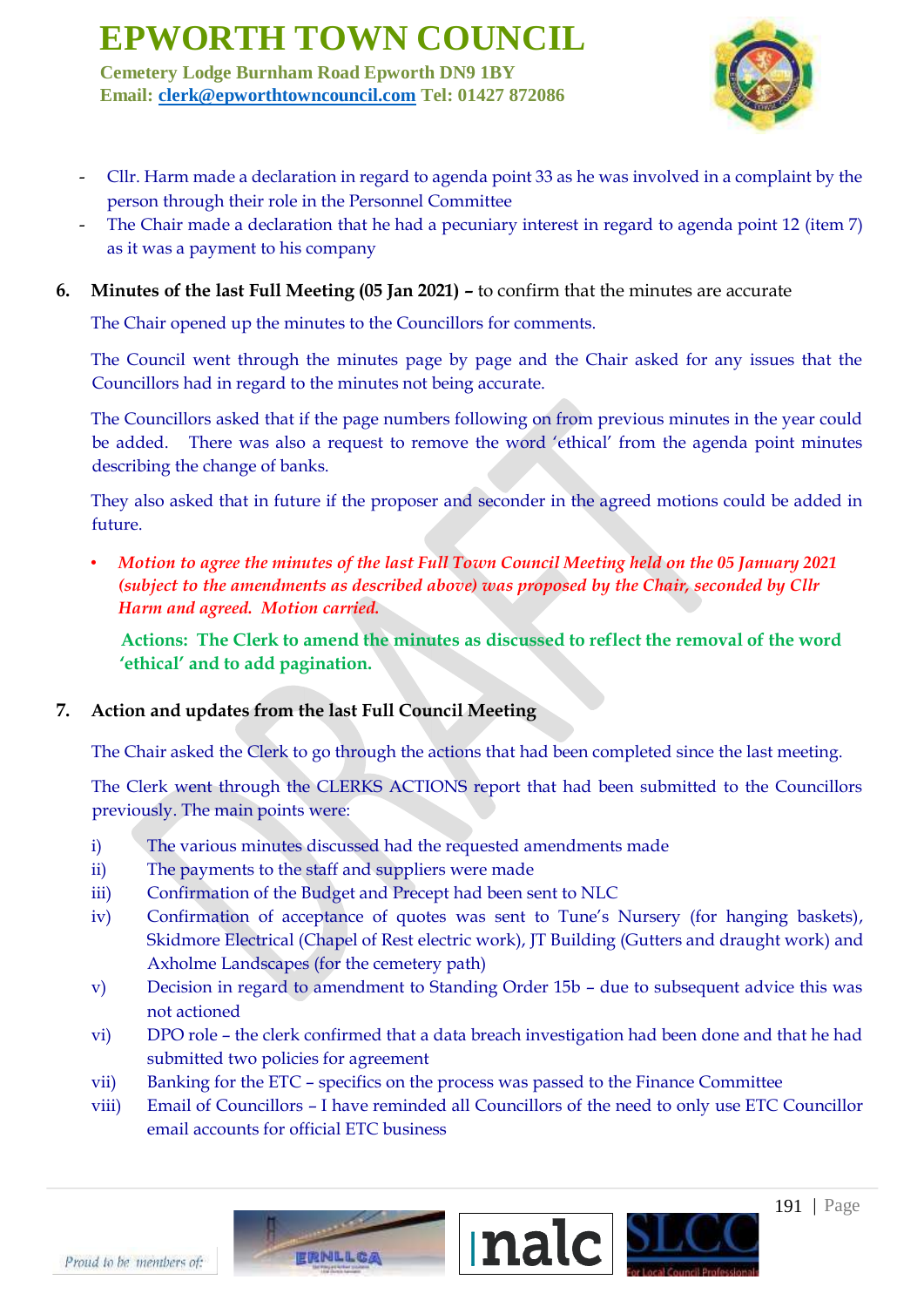**Cemetery Lodge Burnham Road Epworth DN9 1BY Email: clerk@epworthtowncouncil.com Tel: 01427 872086**



- ix) Change of standing order 12e this was amended on the standing order records
- x) Job description for the Handy person role this role vacancy had been displayed and applications received
- xi) Planning application opinion this was passed to the NLC Planners through the portal
- xii) Cemetery Management software this was passed to Finance Committee for further discussion
	- *Motion to agree the actions of the Clerk was proposed by the Cllr Harm, seconded by Cllr Woods and agreed. Motion carried.*

#### **8. Chairman's announcement**

#### **i) Resignation of Cllr Tim Mitchell from the Town Council**

The Chair wished the Council to note that Cllr Mitchell submitted his resignation a few hours before the Full Meeting. The Chair confirmed that he had accepted his resignation.

The Chair stated that wished it known that he wanted to put on the record the thanks of the Council to Mr Mitchell for his work for the Council and Town of Epworth over the last six years.

#### **ii) Complaints against the Chair, Cllr R Whittaker and Cllr Harm**

The Chair wanted to make the Council and thus the Community of Epworth of recent complaints against various Councillors made to the Monitoring Officer at NLC and the subsequent result of the Standards Board investigation.

The complaints (and the results of the Standards Board investigation) against the Chair:

- Accused of deliberately withholding information that the Council should and had a right to see **Compliant was fully dismissed by the Standards Board**
- Accused of disclosing private information to the HR Advisor when he had no authority to do so **Compliant was fully dismissed by the Standards Board**
- Accused of two breaches of data management in contravention of GDPR legislation **Compliant was fully dismissed by the Standards Board**
- Accused of not declaring an interest and actively trying to prevent allegations being made against a family member
	- **Compliant was fully dismissed by the Standards Board**
- Disclosure of confidential information to a member of the public  **Standards Board still reviewing the complaint – Chair is very confident it will be dismissed**
- Not following proper procedure in Council management  **Standards Board still reviewing the complaint – Chair is very confident it will be dismissed**

The complaints (and the results of the Standards Board investigation) against the Cllr R Whittaker:

• Accused of taking part in a meeting about the previous Clerk's resignation when it was felt she should have recused herself due to the letter's contents.

 **Compliant was fully dismissed by the Standards Board**

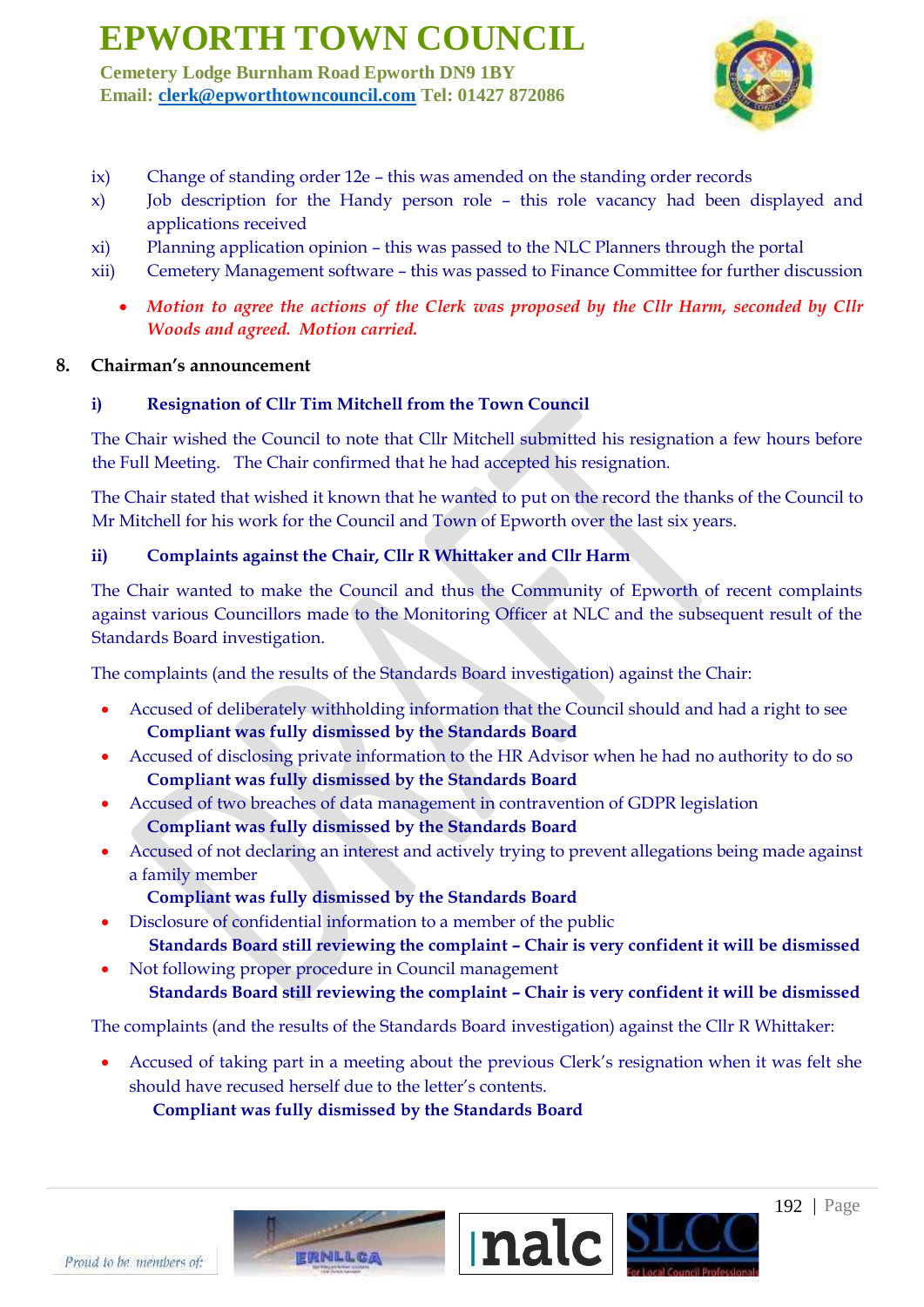**Cemetery Lodge Burnham Road Epworth DN9 1BY Email: clerk@epworthtowncouncil.com Tel: 01427 872086**



The complaints (and the results of the Standards Board investigation) against the Cllr Harm:

• Accused of misleading ERNLLCA in order to keep someone away from participating in the Personnel Committee

#### **Compliant was fully dismissed by the Standards Board**

The Chair stated that had any allegations been proven by the Standards Board, then the minimum he would have expected the councillor to have done is to fully apologise. But as nearly all the allegations that were made against three Councillors have been dismissed (and the final two are very likely to be dismissed) he would ask the complainants to offer an apology to the Councillors – something if offered he and Cllr R Whittaker and Cllr Harm would accept. But no apologies have been offered unfortunately.

The Chair concluded that after the dismissing of the allegations by the Standards Board, he was proud in that it showed that the Council did follow proper procedures and actions and that it actually reflected well on the Town Council.

#### **9. To receive the reports from Ward's Councillors**

The Chair stated unfortunately he did not receive any report from Cllr Mitchell or any other Ward Councillor and thus no report can be disclosed to the Council or the community.

#### **10. Minutes of the Financial Committee Meeting (23 Feb 2021)**

The Clerk had previously provided the minutes of the Committee meeting to Councillors. The Chair went through the minutes for the Councillors and asked for any issues to be raised. No comments.

• *Motion to agree the minutes of the last Finance Committee Meeting was proposed by the Cllr Finch, seconded by Cllr Brumby and agreed. Motion carried.*

#### **11. Financial Update**

The RFO had provided a full update to the Finance Committee of which the details had been discussed in detail and agreed. The financial update paperwork had also been provided to all Councillors for perusal and consideration.

Cllr Woods stated that he felt the new layout of the accounts undertaken by the RFO was very clear and easy to read, understand and make any considerations. This was agreed by the Council.

• *Motion to agree the financial reports presented by the RFO as accurate was proposed by the Cllr R Whittaker, seconded by Cllr Finch and agreed. Motion carried.*

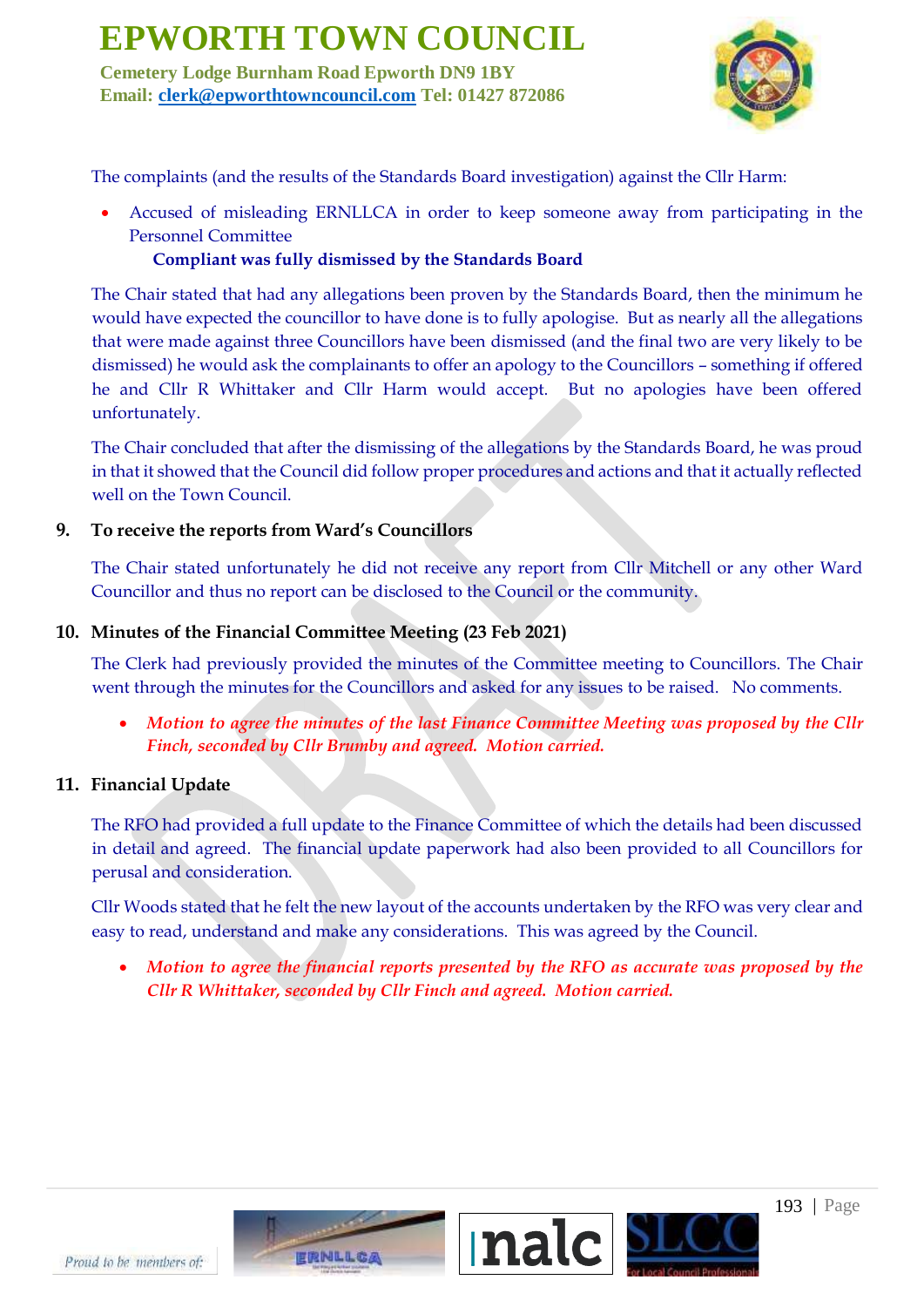**Cemetery Lodge Burnham Road Epworth DN9 1BY Email: clerk@epworthtowncouncil.com Tel: 01427 872086**



|   | Payee                           | <b>Amount</b> (net)    | <b>Amount (total)</b>          | Reason                                              |
|---|---------------------------------|------------------------|--------------------------------|-----------------------------------------------------|
|   | Plusnet                         | £<br>33.00             | $\mathcal{F}_{\cdot}$<br>39.60 | <b>Broadband</b>                                    |
| 2 | <b>MOWA Ltd</b>                 | £<br>50.00             | E<br>50.00                     | H&S Advisory Feb 2021                               |
| 3 | <b>West Carr Tree Care</b>      | £1,050.00              | £1,050.00                      | Tree maintenance work                               |
| 4 | Vodafone                        | 15.98<br>$\mathcal{F}$ | $\mathcal{F}_{\cdot}$<br>19.17 | Clerk phone                                         |
| 5 | Amazon                          | £ 116.66               | £ 139.99                       | New Chair for the Office                            |
| 6 | <b>NALC</b>                     | 32.44<br>£             | £<br>38.93                     | <b>Webinar training - Cllr Brumby</b>               |
| 7 | <b>Prestige Safety Services</b> | £ $95.92$              | 115.12<br>$\mathcal{F}$        | Provision for ZOOM communication<br>for the Council |

### **12. Schedule of payments for approval**

The Chair stated the invoice to his own company, Prestige Safety Services, was for the provision of Zoom for the Council during this year. This was because when the Zoom account was set up in May, there was an issue with payment and the Chair used his own bank to make the payments. This invoice would be sent from his company (rather than himself) so that the Council could then reclaim the VAT.

The Chair due to a prior Declaration of Interest, abstained from the discussion on the approval of payments.

• *Motion to agree the schedule of payments was proposed by Cllr Stewart, seconded by Cllr Woods and agreed (with one abstention by the Chair). Motion carried*

**Actions: The Clerk to ensure the necessary payments are made to the suppliers and the Chair**

### **13. Rescission Notice - application of decision to amend Standing Order 15b made on the Full Council Meeting on the 02 February 2021**

The Clerk confirmed that he had received the required signatures (albeit digitally due to the corona virus regulations) from five Councillors as deemed minimum by the NALC guidelines.

The Chair stated that the rescission notice was needed as the Council had received advice from ERNLLCA after the last Full Council Meeting that the change in the standing order was not compliant with the Local Government Act 1972.

• *Motion to agree to the proposed rescission notice was proposed by Cllr Stewart, seconded by Cllr Harm and agreed (with one abstention). Motion carried*

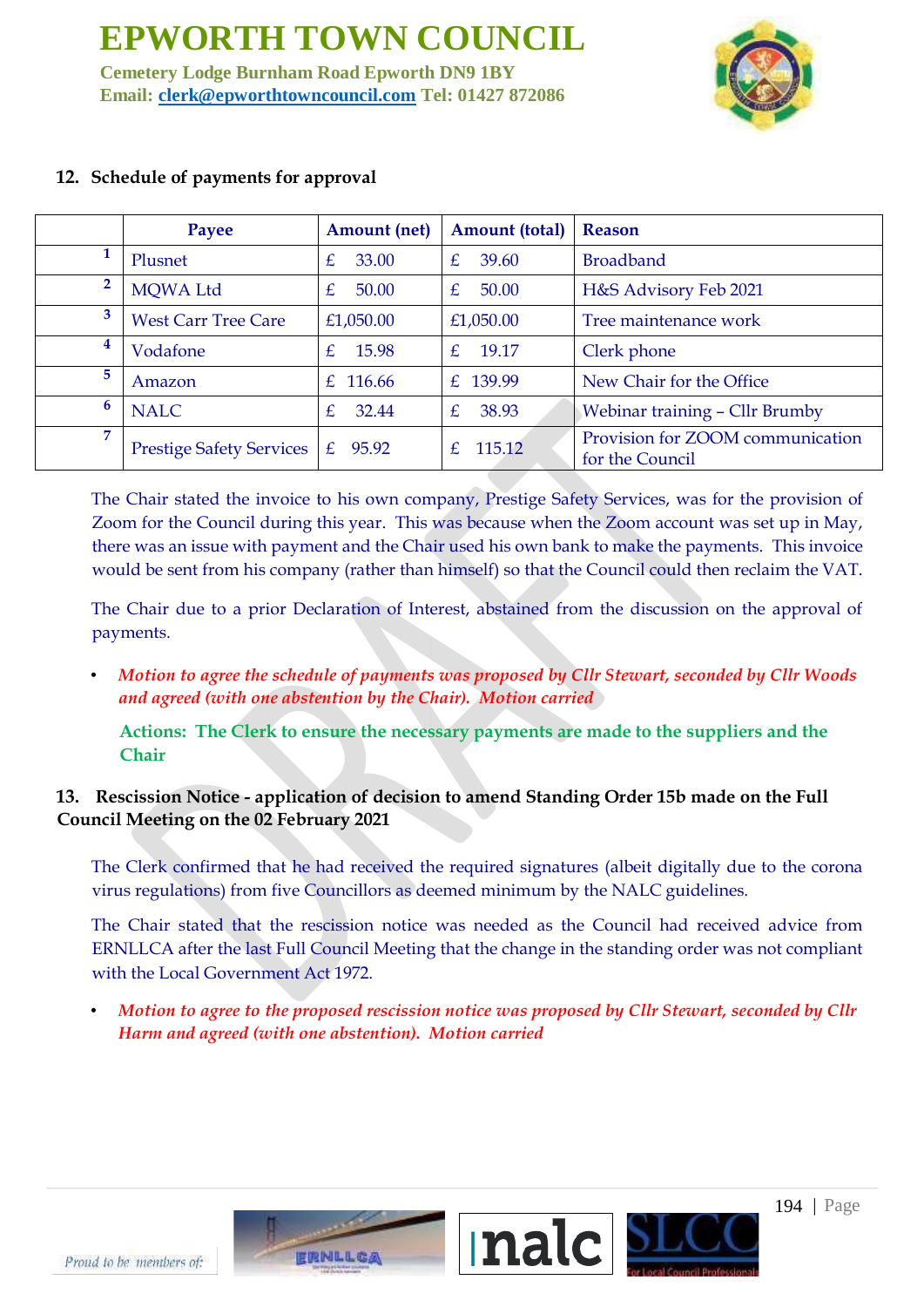**Cemetery Lodge Burnham Road Epworth DN9 1BY Email: clerk@epworthtowncouncil.com Tel: 01427 872086**



**14. Proposal to amend Standing Order 15b –** sending the supportive documents to Councillors by a digital means.

The Chair stated that the intention, as discussed the previous week, was to use the modern technology in the form of the IT tablets rather than sending the large amount of paperwork for each meeting.

Cllr Garner stated that the Council should consider provision for any current or future Councillors with any form of disability.

The Clerk reminded the Council in response to the comments by Cllr Garner that any standing orders of any Council do not supersede statutory legislation and that the Disability Discrimination Act specifically requires any public body to make provisions for any persons who are considered disabled. Thus, there is no need to make any specific provision in the standing orders of the Council for any provision for any disability of Councillors as it was required by law to do this anyway.

Cllr Brumby stated that she agreed with the Clerk that the DDA required the public body to facilitate any person who is considered disabled on an individual basis.

Cllr R Whittaker stated that the Council does have a history of making provisions for staff and Councillors who have a disability - the Council would always help as much as possible.

The Chair asked the Clerk to clarify the proposed change in the wording of the standing order:

*b The clerk shall: i. at least three clear days before a meeting of the council, a committee and a sub-committee serve on councillors, by delivery or post at their residences, a signed summons confirming the time, place and the agenda (unless the Councillor has agreed to receive this by a digital means) but will deliver any supporting documents by a digital means.*

• *Motion to agree the change in the wording of the standing order 15b as read by the Clerk was proposed by Cllr Woods, seconded by Cllr Harm and agreed with two abstentions. Motion carried*

**Actions: The Clerk to ensure the wording the standing orders is changed.**

### **15. Printing needs in the Town Council Office**

The Clerk had previously sent the details to all Councillors of the recommended printer which would cost the Council £289.

The Chair opened the agenda point and stated that it had already been agreed by the Council that the leased photocopier will be returned to the supplier due to the expense and lack of need. By purchasing a much smaller printer than the leased one would save the Council (after all costs taken into consideration) around  $E1k$  in the next financial year as compared to the current one.

Cllr Harm asked about what investigative work had been undertaken by the Chair or Clerk. The Chair confirmed that he used the proposed printer in his office at work and was very happy – he felt it would be perfectly suitable for the Council office needs.



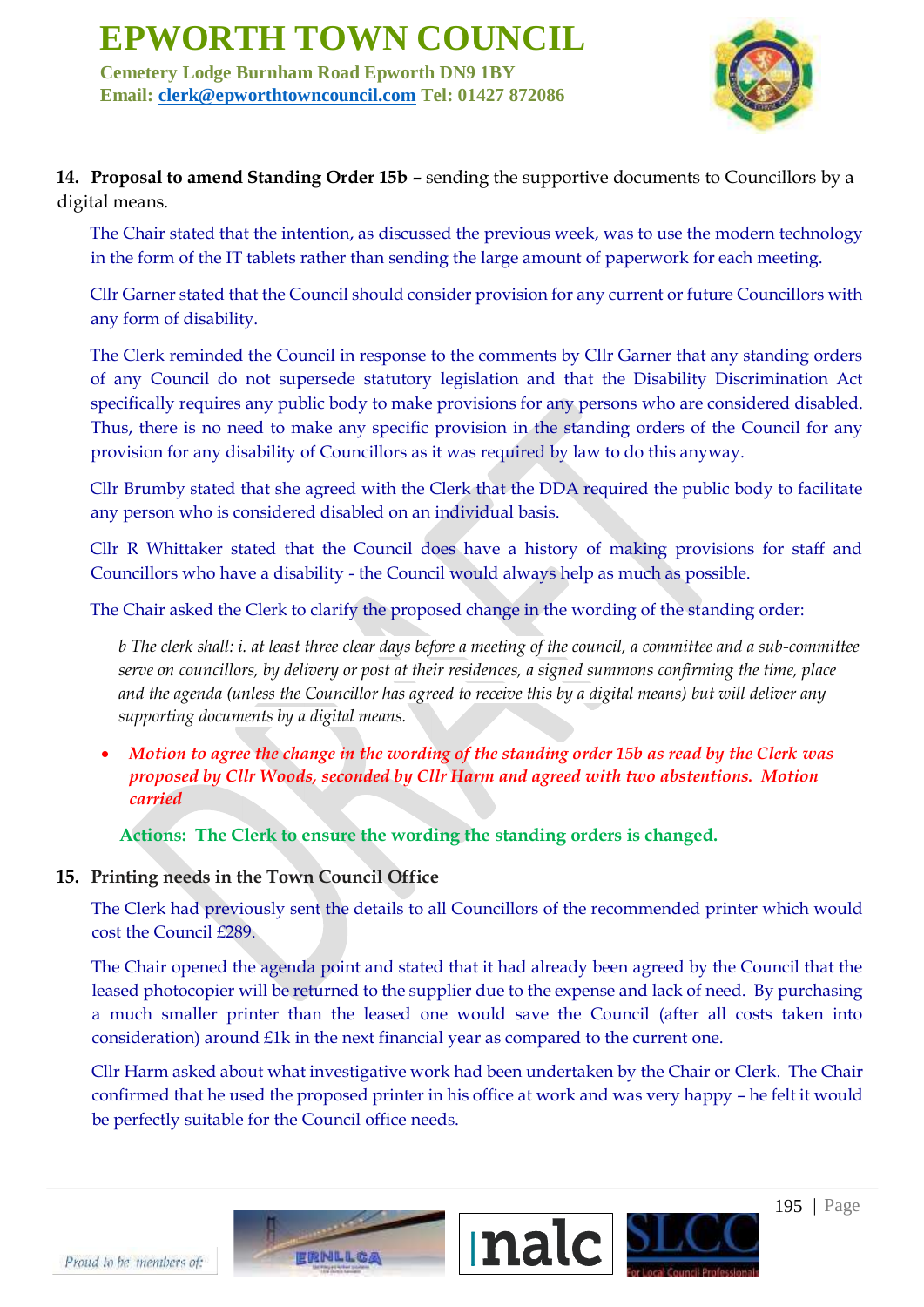**Cemetery Lodge Burnham Road Epworth DN9 1BY Email: clerk@epworthtowncouncil.com Tel: 01427 872086**



The Council questioned if there was a need for a extended warranty. The Clerk confirmed that the printer would come with one year's standard warranty but that if an extended warranty was decided upon then it would need to be decided before the purchase.

The clerk stated that as the printer lease was only due to end in mid-April 2021, the purchase of the printer could be delayed to early April 2021.

The Council discussed the option of agreeing the purchase but then delegating the approval of the purchase of the extended warranty to the Finance Committee at the end of March – this would allow the Clerk time to investigate the extended warranty options but not delay the purchase of the printer.

• *Motion to agree the purchase of the recommended printer, but delegate the decision to procure the extended warranty to the Finance Committee was proposed by Cllr Woods, seconded by Cllr R Whittaker and agreed unanimously. Motion carried*

**Actions: The Clerk to investigate the extended warranty provision and report this detail to the Finance Committee.**

### **16. Protective cases for Councillor IT Tablets**

The Clerk had previously sent details of two recommended cases for the IT Tablets provided to the Councillors. The cost was between £10.99 and £14.99.

The Chair stated as the Council had invested a near £1,200 in the IT provision and that it was appropriate that the Council should consider providing some level of extra protection for the devices. In addition the cost of the IT Tablets had actually come under budget for each piece of equipment by nearly £30.

Cllr Whittaker stated that as the devices were quite slippery and that they were used for the Zoom meetings, it would be helpful to have a case with a stand attached.

Cllr Brumby stated that she felt uncomfortable spending more money on the Council equipment and that possibly Councillors could provide their own – Cllr Harm agreed and stated he had bought he is own as well.

The Chair answered that while he fully understood the points raised by Cllrs Brumby and Harm he felt that as Councillors gave their time for free, they should not be expected to provide their own equipment for the meetings.

The Council discussed the option that they could consider the option of asking Councillors to put a request to the Clerk if they wanted a protective case and that the Clerk would have a budget per case of £14,99.

• *Motion to agree that each Councillor could request a protective case for their tablet if they wished and that the Clerk would have a maximum of £14.99 for each case was proposed by Cllr Woods, seconded by Cllr Finch and agreed. Motion carried.*

**Actions: The Clerk, upon receipt of request by a Councillor, procure a suitable protective case for each Councillor.**

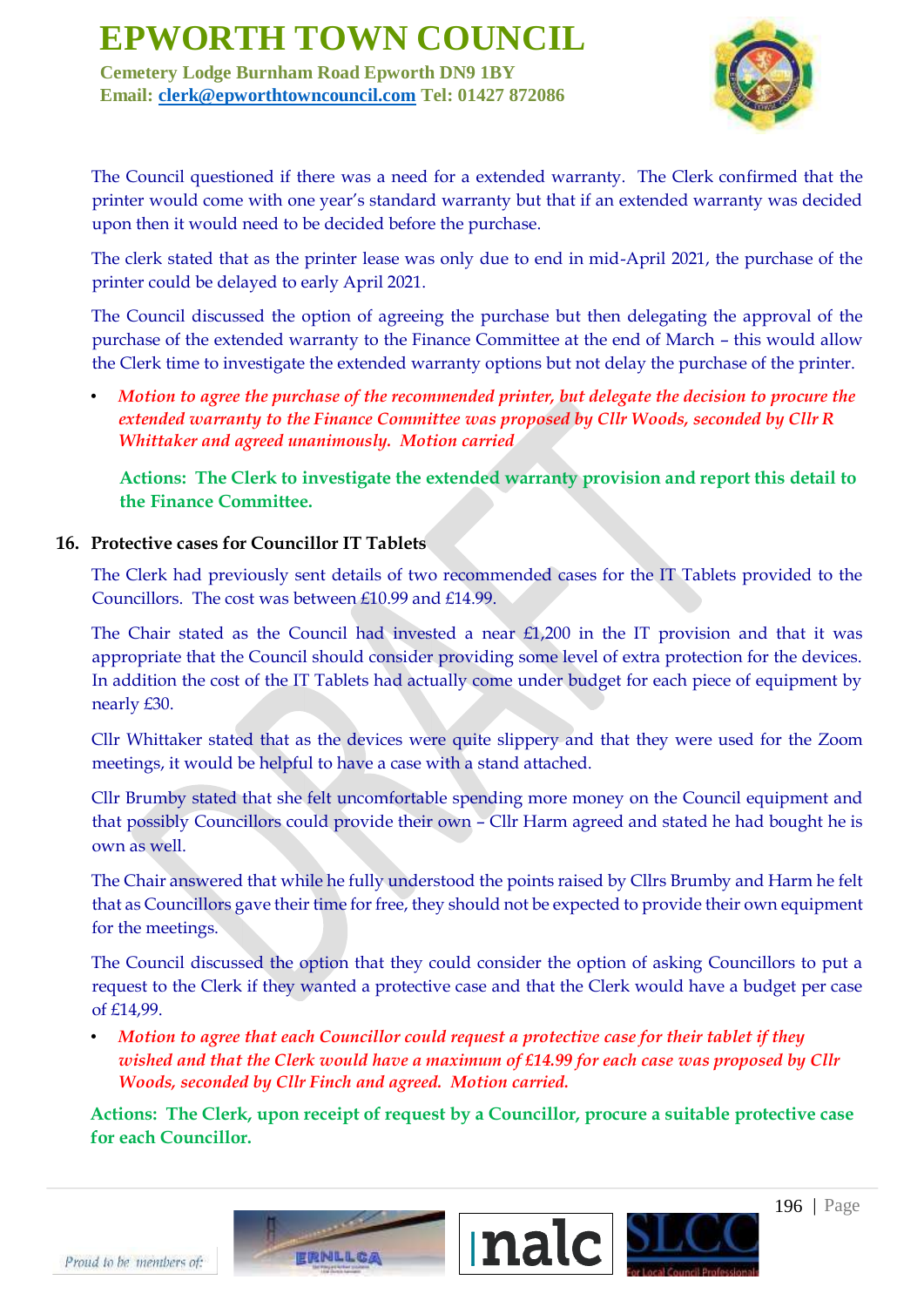**Cemetery Lodge Burnham Road Epworth DN9 1BY Email: clerk@epworthtowncouncil.com Tel: 01427 872086**



### **17. Discussion of the updated Council website**

The Chair introduced the subject of the Council website. He stated that when the previous Clerk left, unfortunately the Council did not have access to the Council's website and that over the last few weeks the Clerk and Chair had found an access route and the Clerk had subsequently undertaken to improve the image, user friendly nature and the updated information.

The Chair continued to state that he had seen the work done by the Clerk and felt it looked a lot better and crucially it may be that it met the accessibility legislation. If it did it would save the Council a lot of money that had been budgeted for a new website.

The Clerk went through the website with the Council and showed the change of the home screen to reflect the community – he thanked Cllr Finch for the wonderful picture of the Church and playing fields which has been used as the backdrop. He stated that the agendas and minutes had been updated.

The Chair thanked the Clerk for the extensive work he had undertaken.

### **18. Discussion and vote a proposed new Cemetery Management and Financial System provided by SCRIBE**

The Chair stated that the Council, due to the change in legislation, would need to submit electronic VAT returns from April 2022 and so the Council, either now or over the next 12 months would need to move to an electronic financial system. He continued to state that in his opinion the Council needed to continue to look to modernise some antiquated Council systems – including the cemetery and finance systems.

The Chair also stated that the Finance Committee had recommended that the Council should move to a digital financial system – but that they felt the system decision should be left to the Full Council.

Cllr Stewart stated that while he felt the Council should move a digital financial system, he felt that the Council should wait until the Clerk position had been filled permanently, and the new clerk participate in the system choice and thus would vote against it.

Cllr R Whittaker stated that any Clerk coming into the Council working for the Council should follow what the Council wants and not dictate what they wanted. She continued in stating that she had undertaken due diligence in that she had spoken to seven local Councils in what they used for the finance provision – all stated that they either used digital systems or were about to move to a digital system. A few did use SCRIBE and were very happy with the system – others used alternative systems. The ones that did use SCRIBE felt the system made their lives easier for their financial management of Council finances.

Cllr Garner stated that the Council should not rush into a decision and felt the Council should wait – she stated that a Council could start using a system mid-year as it was straightforward to update the data needed for the previous time of the year.

Cllr R Whittaker disagreed stating that the Clerks she spoke to all said that if ETC move to a digital system then to do it at the start of the financial year as it was a big job to back fill the data.



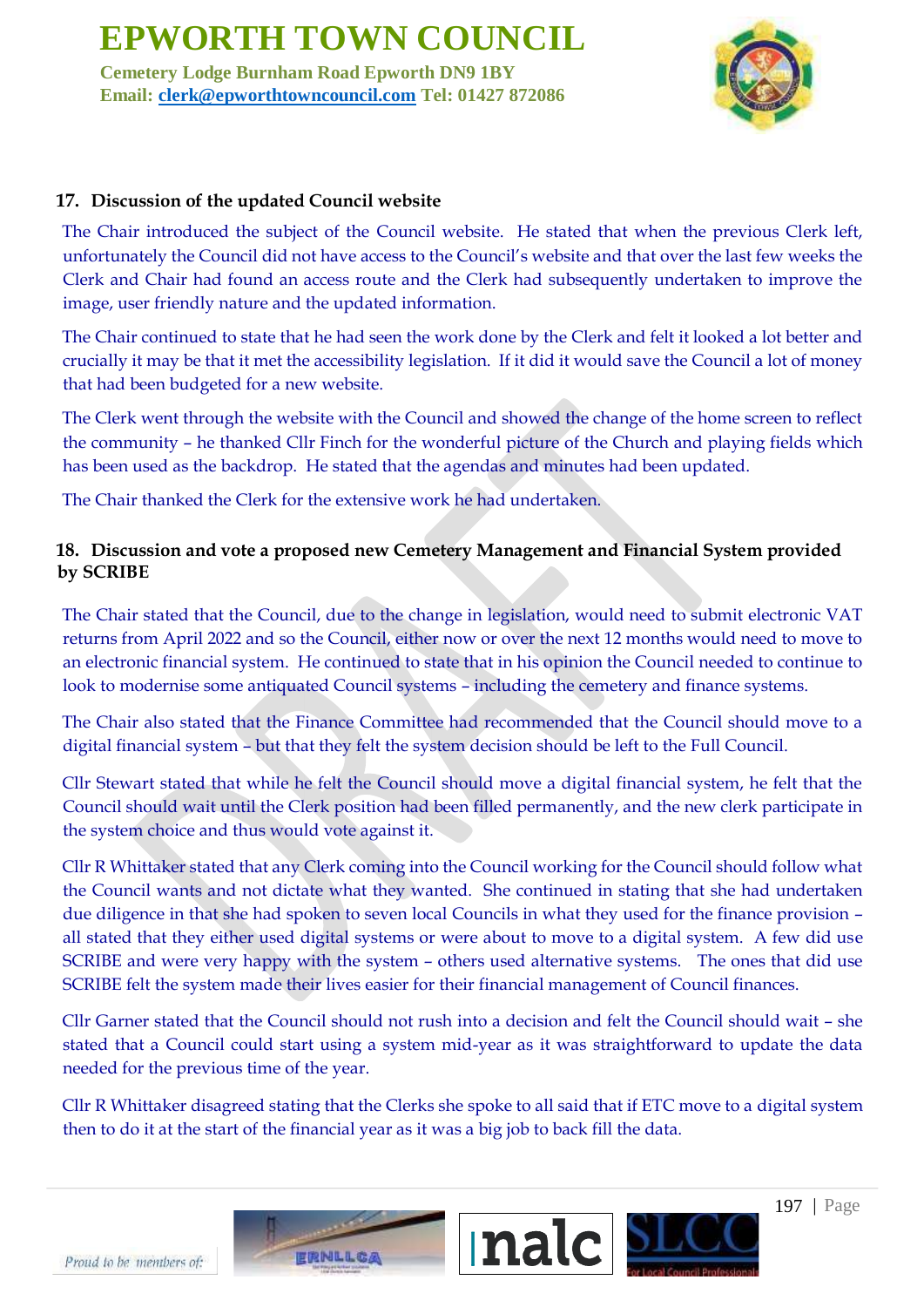**Cemetery Lodge Burnham Road Epworth DN9 1BY Email: clerk@epworthtowncouncil.com Tel: 01427 872086**



Cllr R Whittaker stated she had looked into the system the Clerk had recommended and the market leader – in her opinion the market leader system was being used by far larger councils that possibly needed more system features.

The Chair stated that the cemetery records were very archaic and difficult to use – something Cllr R Whittaker agreed when she had to use the system in December 2020 when the previous clerk left.

The Clerk stated to the Council that the Council needed to consider the risk management angle – if the cemetery records were ever damaged or destroyed, there was no backup. It had a duty of care to the Community to preserve the records of the cemetery.

There was a discussion that the Council may consider that it may be better to move to both systems at the same time to achieve the effectiveness of the combined systems.

• *Motion to agree that the Council to move to SCRIBE FINANCIAL and SCRIBE CEMETERY MANAGEMENT as recommended by the Clerk was proposed by Cllr R Whittaker, seconded by Cllr Finch and agreed – there was two objections. Motion carried.*

**Actions: The Clerk to contact SCRIBE to start the move to the systems for Finance and Cemetery Management.**

### **19. Change in legislation of how Council Meetings are held**

The Chair stated that upon advice from the Clerk, the Covid legislation that came in during April 2020 that allowed various Council meetings to be undertaken by remote digital means was due to end on the 07 May 2021. He stated that the Government may extend these permissions but that the Council should plan for all eventualities.

The Clerk stated that as the change was due on the 07 May 2021, the Council may decide to have the Annual Meeting and the Town Meeting before the 07 May 2021 – this would allow the meetings to be held by Zoom.

The Council agreed that while the COVID issue was still prevalent, it would be appropriate for the meetings to be held remotely. They discussed that the Annual Meeting could be held before a Full Council Meeting in the first Tuesday of May. The Town Council Meeting could be held during the end of April and the date could be firmed at the next Full Council Meeting by which it will be known if the deadline of 07 May 2021 has been extended or not.

Cllr Harm stated that a date of the Town Meeting could be decided through an EOM if needed.

• *Motion to hold the Annual Meeting on Tuesday 04 May 2021 at 6.30pm by Zoom, and to hold the Town Council Meeting during the last week in April 2021 (time and date tbc) was proposed by the Chair, seconded by Cllr Stewart and agreed. Motion carried.*

**Actions: Clerk to ensure the date of the Annual Meeting is published on the website and a date for the Town Meeting to be proposed to the Chair for consideration by the Council.**



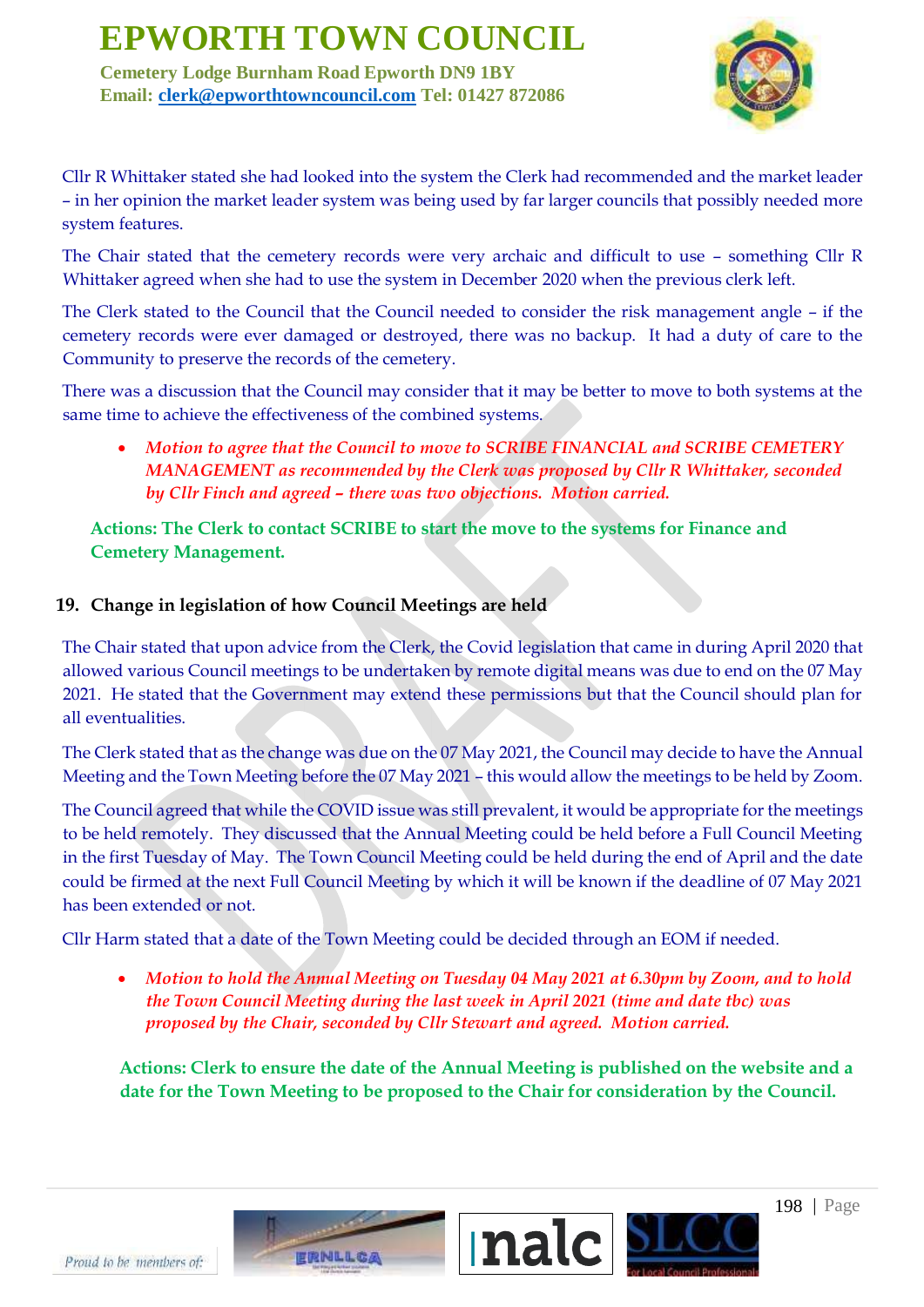**Cemetery Lodge Burnham Road Epworth DN9 1BY Email: clerk@epworthtowncouncil.com Tel: 01427 872086**



### **20. Minutes of the last E&C Committee Meeting (08 Feb 21)**

The Clerk had sent the DRAFT minutes of the Committee Meeting to all Councillors previously.

The Chair asked for any comments or issues Councillors had with accuracy of the minutes. No comments were made.

• *Motion to agree the motion was proposed by Cllr Woods, seconded by Cllr Stewart and agreed unanimously. Motion carried.*

#### **21. Proposition to site a memorial stone without a burial or ashes internment**

The Chair introduced the point following a request to the Clerk by a member of the local community. The request was for permission to erect a memorial headstone but without any ashes interned or burial. This was because the deceased at a long-standing connection with Epworth. The issue that the Chair stated was that in his opinion from a very provisional review the cemetery had, based on the last five years usage, around 20-25 years left before it was likely to be full. Thus, if the Council allow memorial stones (without ashes or burial) then it will likely to be filled up sooner.

The Clerk stated that having the reviewed the rules of the cemetery, the decision was the Clerks but that he felt that this decision may set a precedence, it was better if the decision was made by the Full Council.

The Chair stated that the Council may decide to consider ground in the Cemetery that is not fit for burial or internment – this may then allow the Council to ensure that the Cemetery's space is managed well. Cllr Harm suggested the Council could decide to have a memorial stone installed to then allow any such memorials. He suggested that it may be appropriate to pass this issue to the Environment &

Cemetery Committee for further investigation and recommended.

The Council discussed the issue how to respond to the member of the community and asked the Clerk to update the individual in that the request is under review.

• *Motion to agree that the issue of the request is passed to the Environment and Cemetery Committee to consider a memorial wall was proposed by Cllr Harm, seconded by Cllr Stewart and agreed. Motion carried.*

#### **Action: The Clerk to ensure this issue is added to the next E&C committee for discussion**

#### **22. Update on arboriculture work on Kings Head Croft**

The Clerk had previously sent the details of the work the tree surgeon had undertaken – by West Carr Tree Care Ltd. Cllr Woods stated that had walked around the area and was very impressed with the standard of the work that had been undertaken. The amount of the cut back that had taken place was substantial and the area now looked far better. He stated it was hoped that the area could now be kept in as good condition

Cllr R Whittaker stated that she was aware of tree overhanging the car park but that there was no imminent danger.



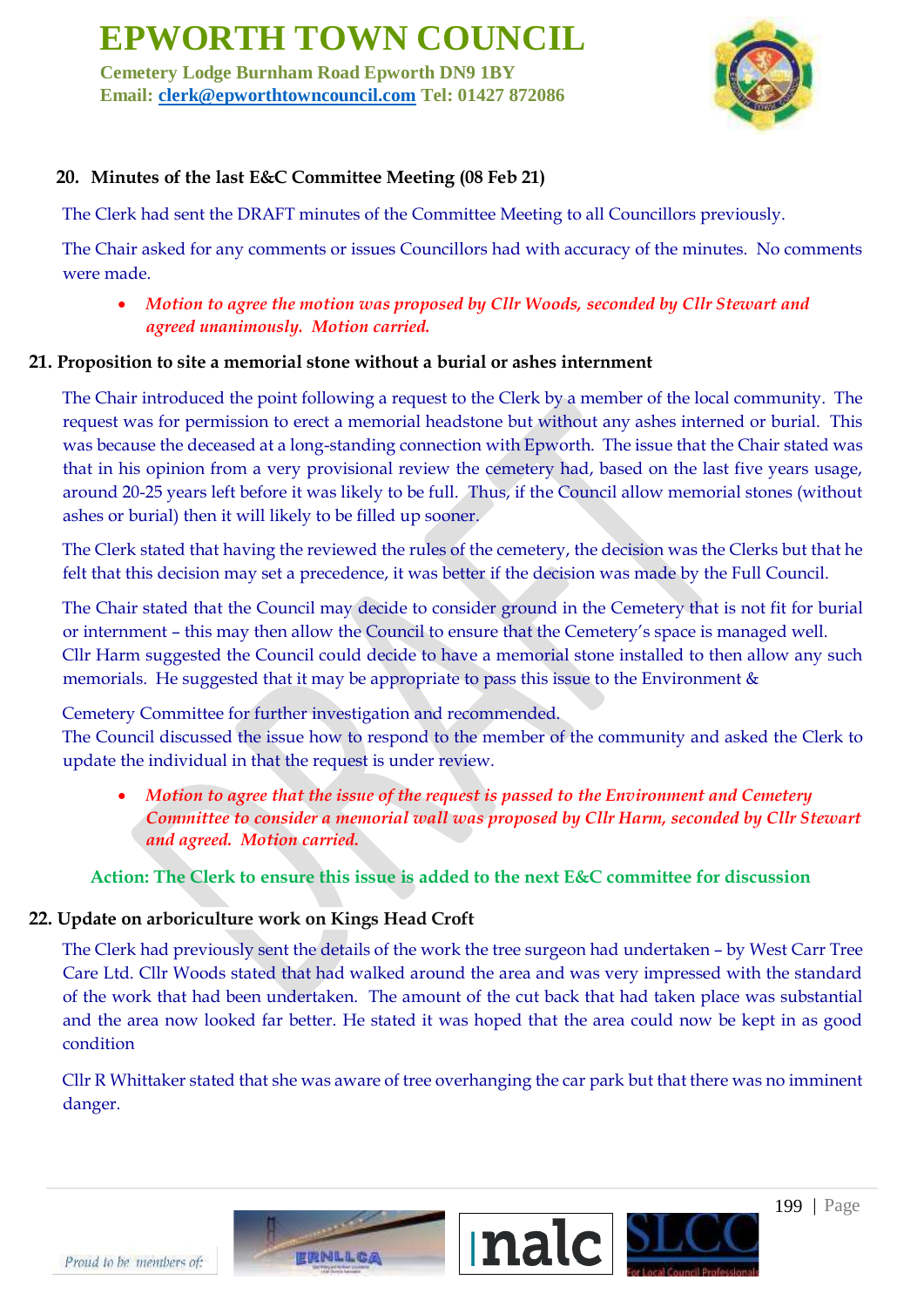**Cemetery Lodge Burnham Road Epworth DN9 1BY Email: clerk@epworthtowncouncil.com Tel: 01427 872086**



### **23. Resignation of Grounds person at the Cemetery**

The Clerk had previously informed all Councillors that the Groundsman had resigned due to personal reasons with immediate effect. The Council would now have to decide on how they wanted the cemetery maintenance managed.

The Clerk stated that there had been an expression from a local resident that he may be willing to offer to the Council to manage the Cemetery care for a short period of time while the Council review the needs for the long term. He also felt that the Council would need to know if any applicants for either the Handyperson role or the Grounds person role would be interested in a combined role.

The Chair stated that the Council basically had two options: i) to hire a commercial contractor to undertake the work ii) or hire another person to fill the role (either with the handyperson role or not)

The Council discussed that they needed to know the cost of what the commercial cost was likely to be and thus they felt the Clerk needed to get some estimated costings from a few gardening contractors. The Council could then ask the Clerk to call an EOM for the Council to decide on the options.

• *Motion to agree the issue and options of the cemetery management (after the Clerk has investigated the possibilities) and then have the Clerk call an EOM was proposed by the Chair, seconded by Cllr Stewart and agreed. Motion carried.*

**Action: The Clerk to contact the various applicants of the roles and discuss options as well as contacting various gardening contractors for costs.**

The Council then discussed how they should celebrate the 42 years of the previous Groundman. The Chair stated that any Councillor could contribute to the collection that the Clerk was managing – and there had been a previous discussion of what to use the collection for.

The Council discussed the possibility of having a plaque in the cemetery grounds to celebrate the 42 years of the previous Grounds person. They felt it would be a good way to honour the former Groundsman for his very long-term hard work.

The Clerk updated the Council in that there was NALC guidance that allowed the Council to use Council funds for a gift or honour to an employee but not to a Councillor.

• *Motion to agree the Environment and Cemetery Committee look at the options to honour the previous Grounds person was proposed by Cllr Garner, seconded by Cllr Harm and agreed. Motion carried.*

**Action: The Clerk to contact the previous Grounds person to ask what (if any) kind of honour he would like and how to use the collection from the Councillors.**

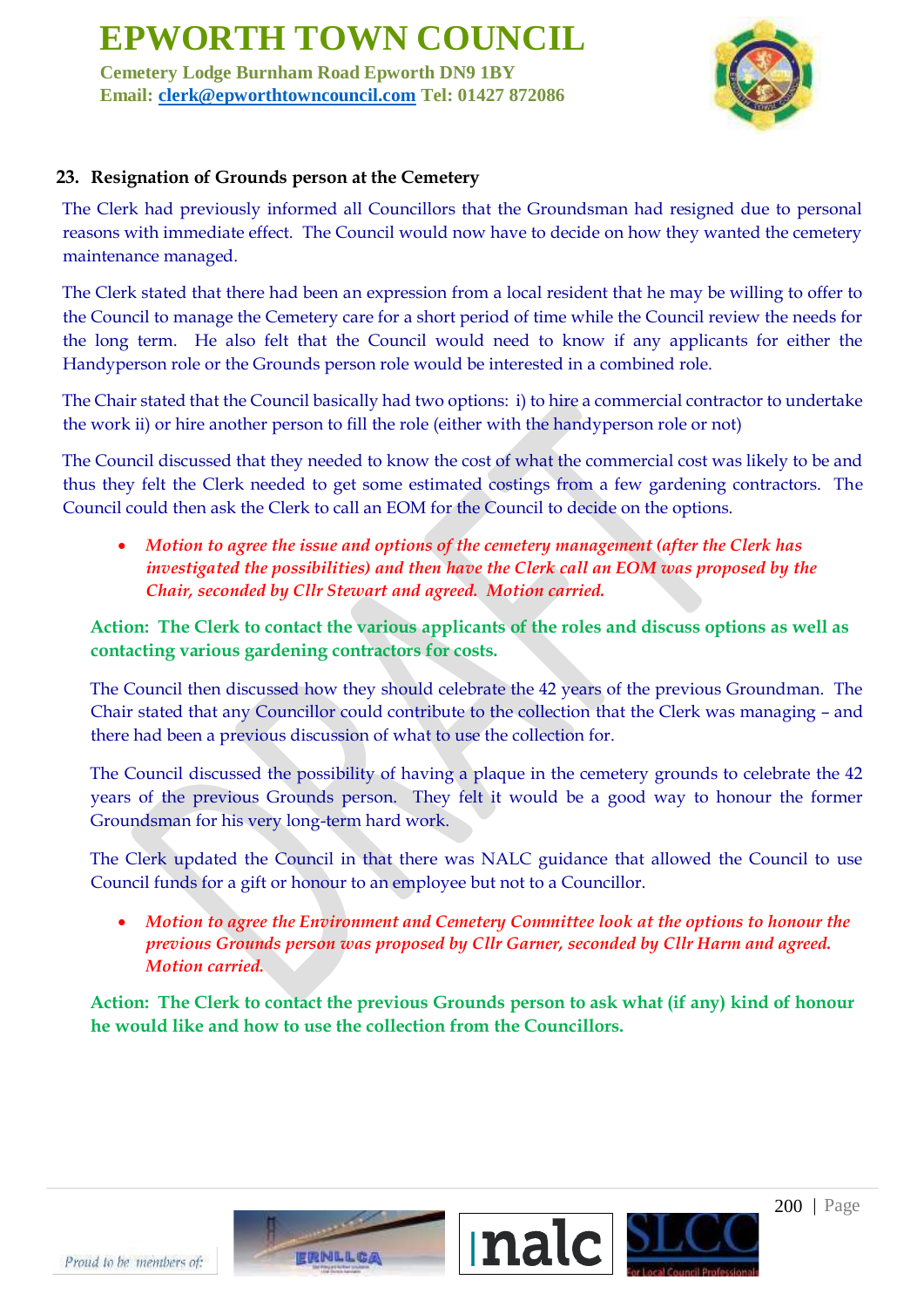**Cemetery Lodge Burnham Road Epworth DN9 1BY Email: clerk@epworthtowncouncil.com Tel: 01427 872086**



### **24. Handy Person role vacancy**

The Clerk stated that the deadline for the role as advertised on the noticeboards in the town centre was the 08 March 2021 – up to the date of the meeting there had been two applicants.

The Chair stated that it would be the Personnel Committee who would interview the applicants along with the Clerk as the role's line manager. The Council hoped that the interviews could be scheduled with a week of the deadline of the applications for the role.

• *Motion to agree the delegation of the interviews to the Personnel Committee was proposed by the Chair, seconded by Cllr Stewart and agreed. Motion carried.*

**Action: The Clerk update the Personnel Committee of the applicants and number once the deadline has passed. Then arrange the necessary interviews in conjunction with Personnel Committee Chair.**

### **25. Maintenance and Decoration at Cemetery Lodge**

Cllr Woods stated that he and Cllr Finch has met with two decorators to gain quotes and had used inputs from the Clerk and Cllr R Whittaker. Previously Cllr Finch and Cllr R Whittaker had seen a third contractor. The various contractors were asked to look at the internal and external of the building and provide the quote is parts to then allow the Committee to assess what is urgent and what can be planned over several years.

The Clerk stated that as of the meeting no quotes had yet been received but would chase all contractors in the next week to ascertain if they wish to submit any quotes.

**26. Minutes of the Planning Meeting of the 08 December 2020 –** to agree the accuracy

The Clerk had previously provided the minutes of the Committee meeting to Councillors.

The Chair stated that the reason for the delay in having these minutes agreed was that the Council was without a formal clerk after the previous clerk left and the minutes taken for the Meeting were still in draft format at the last meeting.

The Chair went through the minutes for the Councillors and asked for any issues to be raised. No comments.

• *Motion to agree the minutes of the Planning Committee Meeting of the 08 December 2021 was proposed by Cllr Stewart, seconded by Cllr R Whittaker and agreed. Motion carried.*

### **27. Planning application to review and vote – Application PA / 2021 / 109.**

The Chair went through the application details and the various documents that had been submitted as part of the application with the Councillors – and then passed to Cllr R Whittaker as Chair of the Planning Committee to go through any issues the Council may or may not have with the application.

The Clerk reminded the Council the options the Councillors had in regard to issuing an opinion.



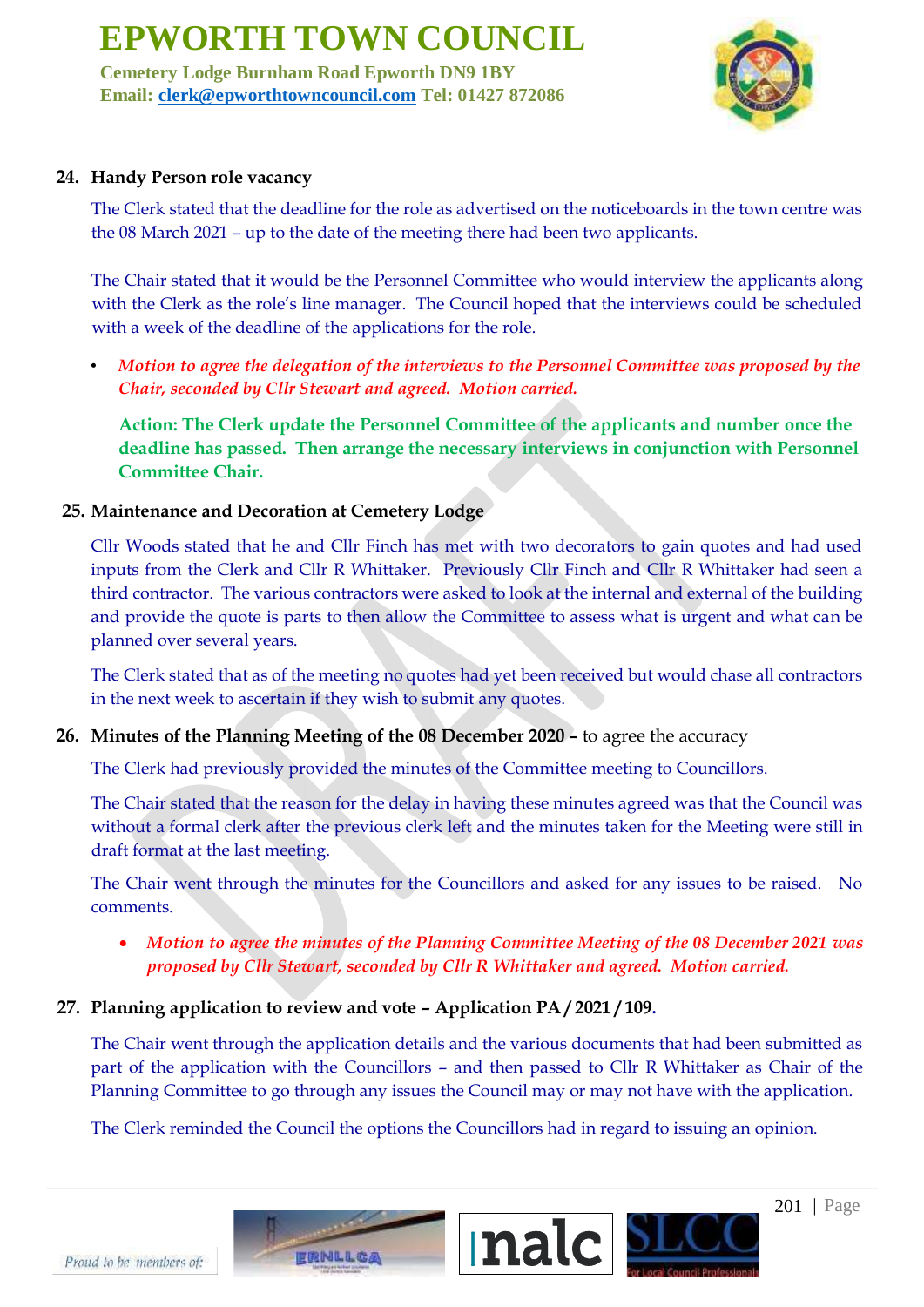**Cemetery Lodge Burnham Road Epworth DN9 1BY Email: clerk@epworthtowncouncil.com Tel: 01427 872086**



Cllr Whittaker stated in her opinion there were several issues in connection with the application that the Council should consider:

- ➢ Flooding risk there was no flood risk assessment included in the bundle of documents.
- $\triangleright$  Outside the normal development boundary
- $\triangleright$  The land in the application is surrounded by an industrial area
- $\triangleright$  The area is in constant use by HGVs

Cllr Woods asked why should the Council object to the planning application to build houses considering there are already houses there.

There was a detailed discussion and consideration on the merits of the application and if it was appropriate to approve. There was a general consensus (albeit not by all) that the planning application should not be supported.

• *Motion to make a statement (including the details proposed by Cllr R Whittaker) by the Council to OBJECT to the planning application with reference PA / 2021 / 109 was proposed by Cllr R Whittaker, seconded by Cllr Finch and agreed with one objection. Motion carried.*

### **28. Polices to be adopted: GDPR Policy and Retention & Disposal of Documents Policy**

The Chair opened the discussion but then asked the Clerk (through his Data Protection Officer role) to explain the reasons for the proposed policies and the actual policy details.

The DPO explained that these two policies were needed to ensure that the Council met it's data protection obligations and to also demonstrate to the Community that the Council takes its responsibilities serious. It would also allow a proper framework for which the Council could manage the data and documents it holds – and crucially ensure that it only holds documents when there is specific and credible reason.

Cllr Brumby in support of the policies states it also clearly shows that each Councillor must be aware of their own obligation and that GDPR training must be enacted by some Councillors and the Clerk.

• *Motion to agree the proposed GDPR and Retention & Disposal of Documents Policies was proposed by the Chair, seconded by Cllr Woods and agreed unanimously. Motion carried*

**Actions: Clerk will ensure that policies are updated onto the main document storage as well as the website.**

### **29. Questions to the Chairman –** any update from Councillors from members of the community since the publication of the Agenda

The Chair asked for any questions from the Councillors.

Cllr Harm stated that we wanted the Chair to be aware that there were complaints against staff that the Personnel Committee were looking into. The Chair acknowledged he was aware.